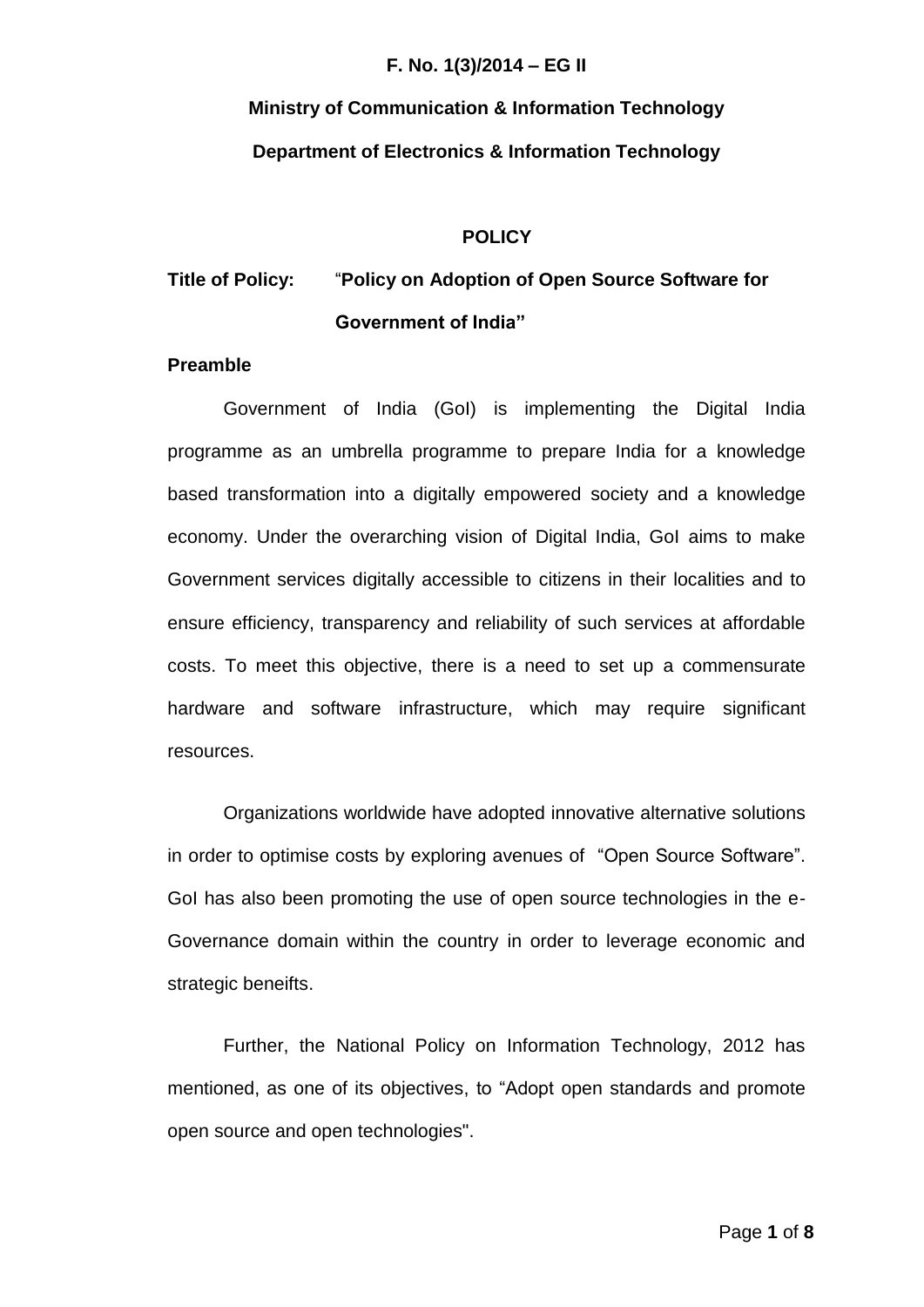## **Ministry of Communication & Information Technology Department of Electronics & Information Technology**

In view of the above, there is a need to formulate a policy for the Government Organizations to adopt Open Source Software. The "Policy on Adoption of Open Source Software for Government of India" (hereinafter referred to as "Policy") will encourage the formal adoption and use of Open Source Software (OSS) in Government Organizations.

## **1. Objectives**

- To provide a policy framework for rapid and effective adoption of OSS
- To ensure strategic control in e-Governance applications and systems from a long-term perspective.
- To reduce the Total Cost of Ownership (TCO) of projects.

## **2. Definitions**

Refer Glossary (Page No. 7)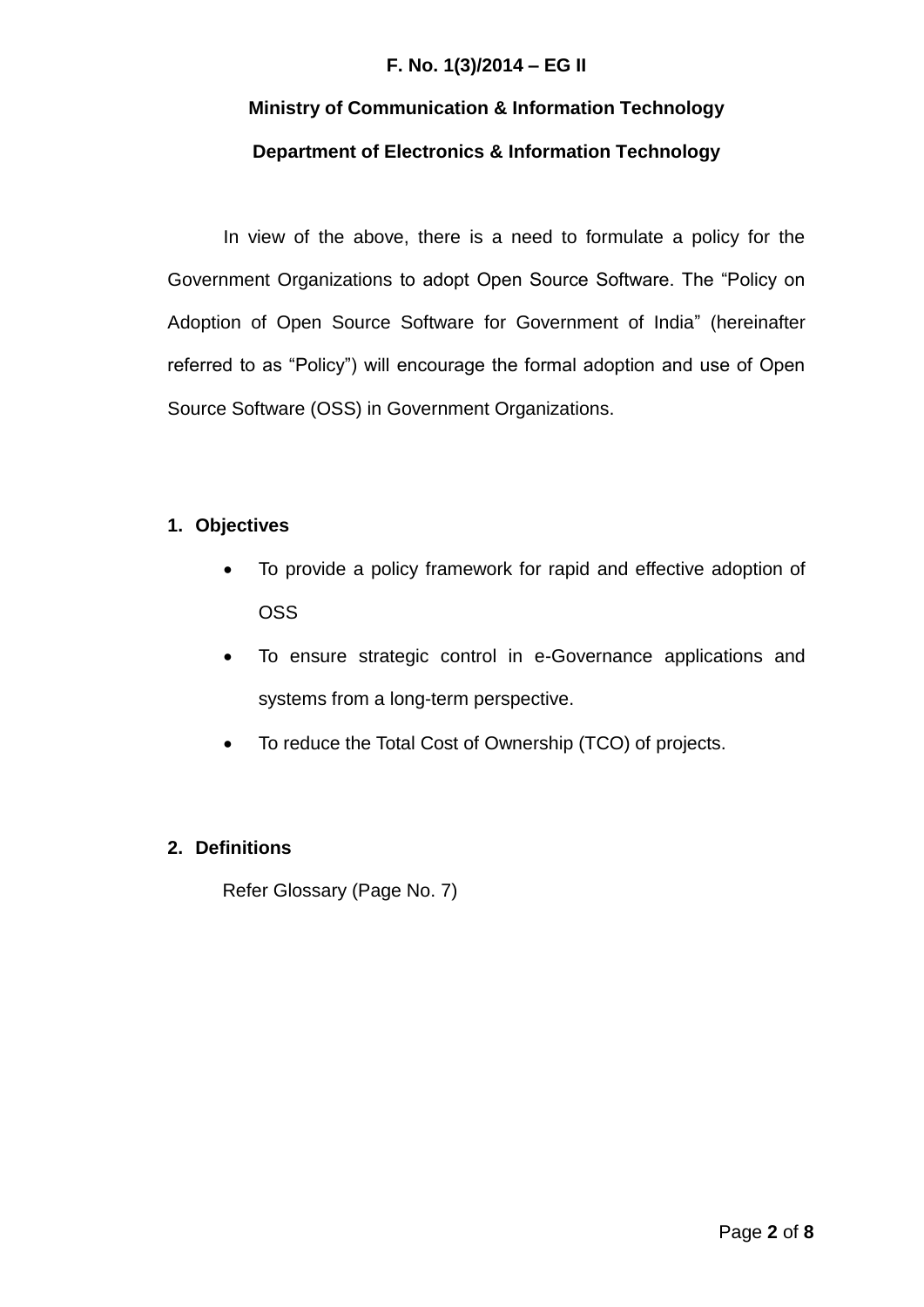# **Ministry of Communication & Information Technology Department of Electronics & Information Technology**

## **3. Policy Statement**

Government of India shall endeavour to adopt Open Source Software in all e-Governance systems implemented by various Government organizations, as a preferred option in comparison to Closed Source Software (CSS).

The Open Source Software shall have the following characteristics:

- 3.1 The source code shall be available for the community / adopter / end-user to study and modify the software and to redistribute copies of either the original or modified software.
- 3.2 Source code shall be free from any royalty.

### **4. Nature of Compliance**

**Mandatory** 

## **5. Applicability**

The policy shall be applicable to all Government Organisations under the Central Governments and those State Governments that choose to adopt this policy for the following categories of e-Governance systems:

- All new e-Governance applications and systems being considered for implementation.
- New versions of the legacy and existing systems.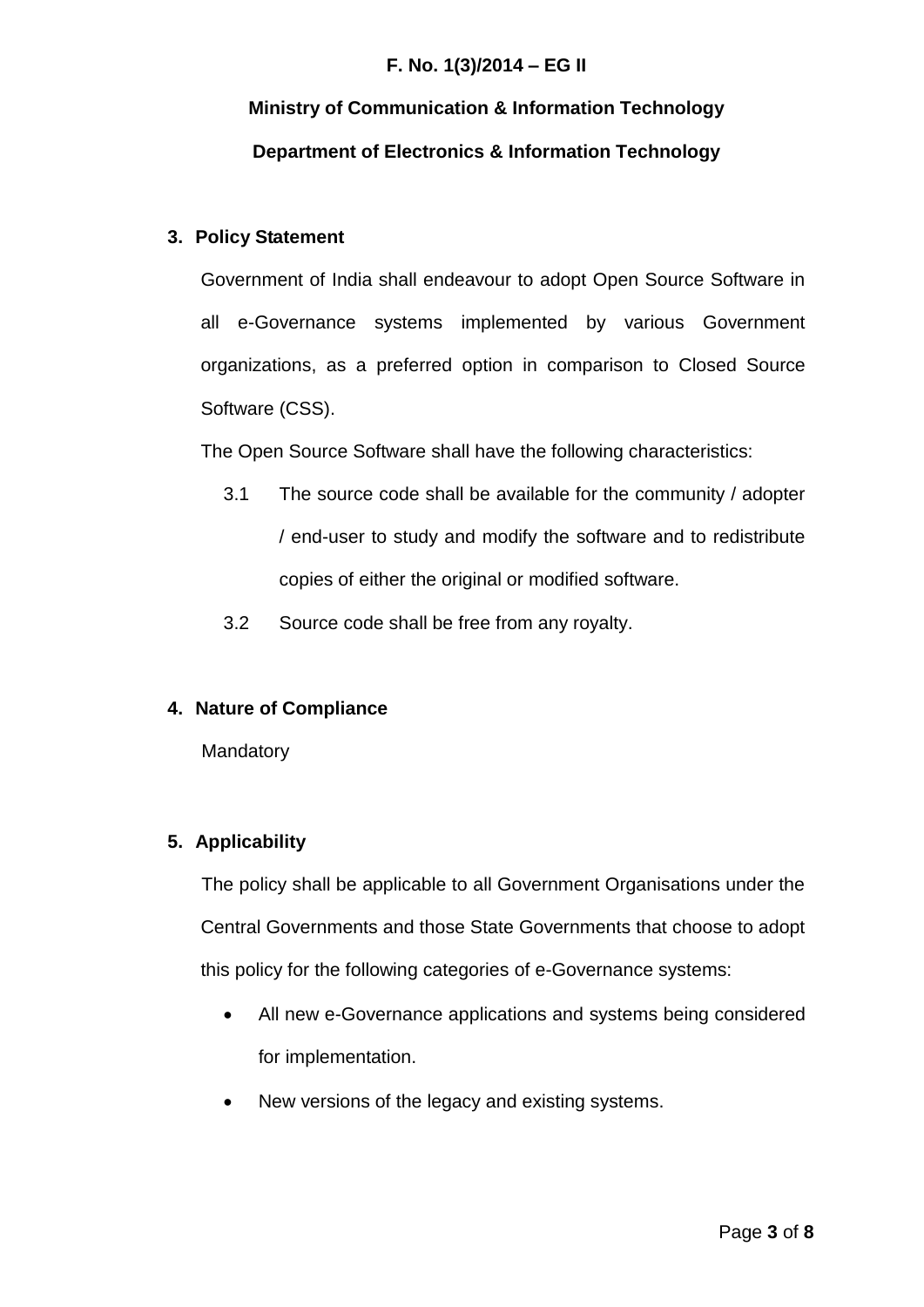## **Ministry of Communication & Information Technology Department of Electronics & Information Technology**

#### **6. How to comply**

All Government Organizations, while implementing e-Governance applications and systems must include a specific requirement in Request for Proposal (RFP) for all suppliers to consider OSS along with CSS while responding. Suppliers shall provide justification for exclusion of OSS in their response, as the case may be. Government Organizations shall ensure compliance with this requirement and decide by comparing both OSS and CSS options with respect to capability, strategic control, scalability, security, life-time costs and support requirements.

#### **7. Exception**

GoI shall endeavour to adopt Open Source Software in all e-Governance applications and systems implemented by Government Organizations. However, in certain specialised domains where OSS solutions meeting essential functional requirements may not be available or in case of urgent / strategic need to deploy CSS based solutions or lack of expertise (skill set) in identified technologies, the concerned Government Organization may consider exceptions, with sufficient justification.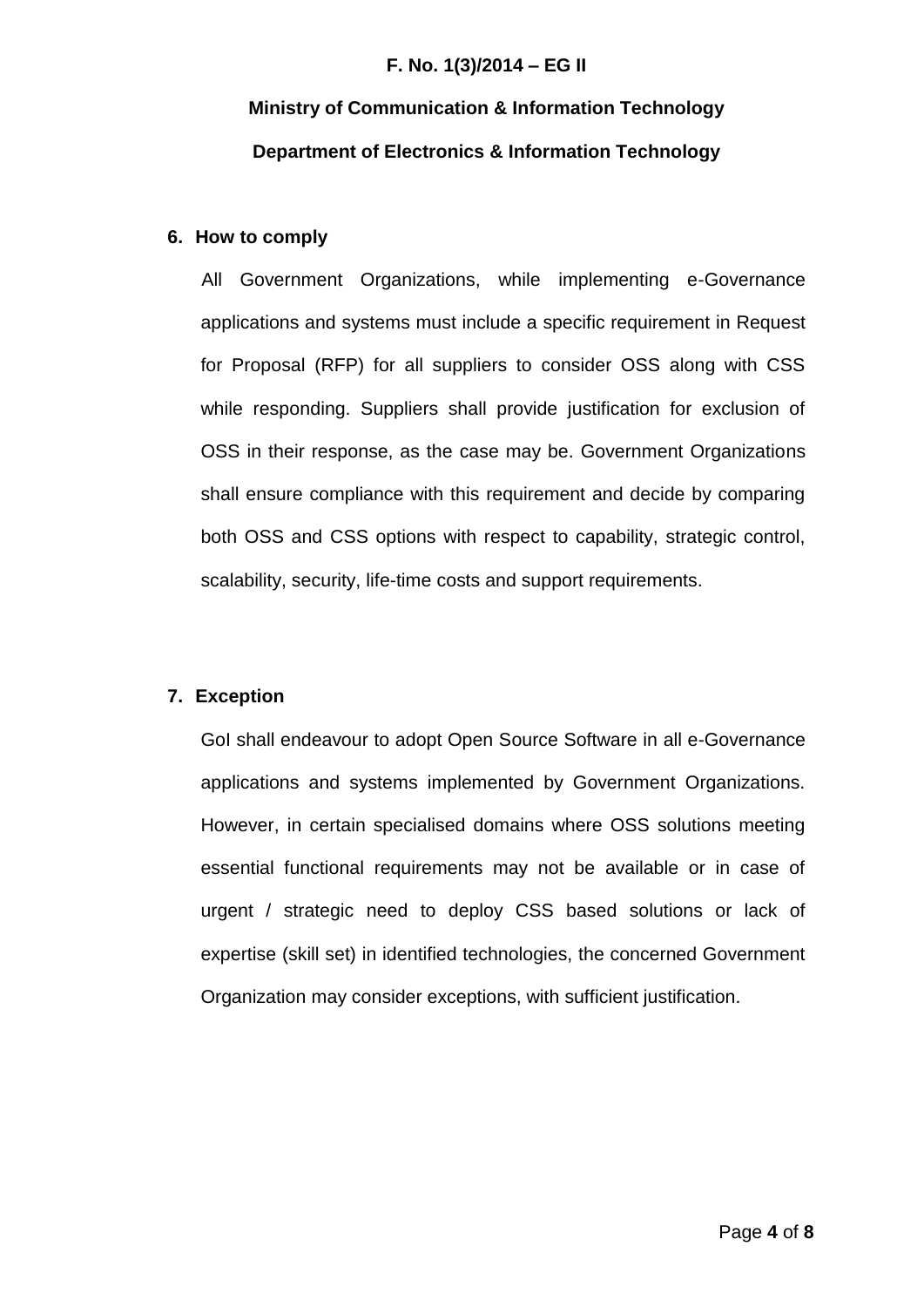# **Ministry of Communication & Information Technology Department of Electronics & Information Technology**

#### **8. Implementation Mechanism**

- i) GoI shall publish a policy framework for rapid and effective adoption of OSS covering the prioritization of the application areas and illustrative list of OSS & OSS Stacks etc, required for various functional areas.
- ii) All future Requests for Proposals (RFPs) of e-Governance projects shall include a mandatory clause for considering Open Source Software (OSS) as a preferred option in comparison to Closed Source Software (CSS). Suppliers shall provide justification for exclusion of OSS in their response.
- iii) Government Organizations shall ensure compliance with this requirement and decide by comparing both OSS and CSS options with respect to capability, strategic control, scalability, security, life-time costs and support requirements.
- iv) GoI shall establish suitable support mechanism for the available OSS that includes Institutional Mechanism, Partnership with Industry, Academia and OSS Community.
- v) GoI shall actively collaborate with OSS communities in India as well as at the International level and contribute wherever appropriate.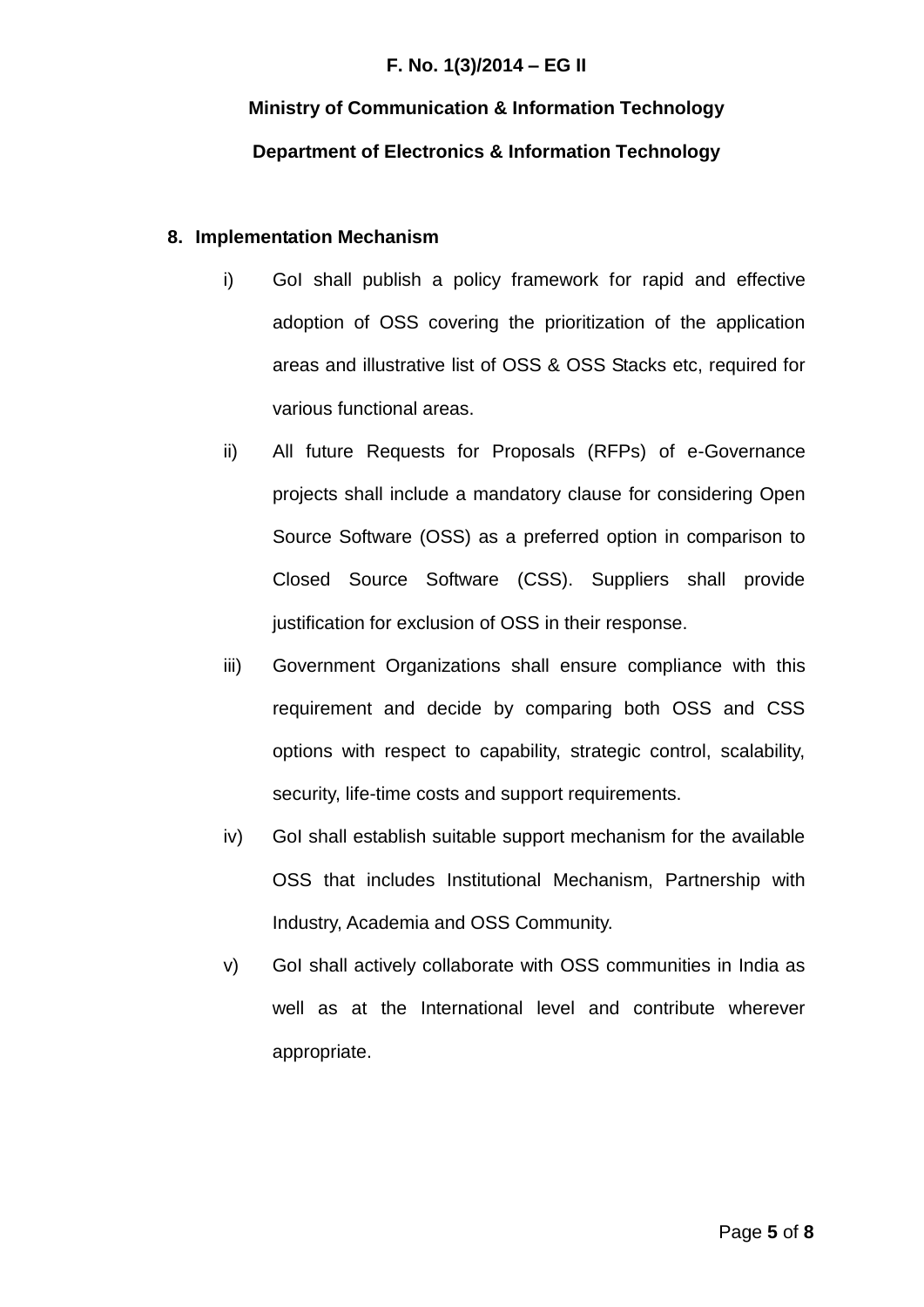## **Ministry of Communication & Information Technology Department of Electronics & Information Technology**

## **9. Review of the Policy**

GoI shall have the right to review the Policy as and when required.

## **10. Point of Contact**

All queries or comments related to the "Policy on Adoption of Open Source Software for Government of India" shall be directed to JS (e-Governance), DeitY (jsegov@deity.gov.in).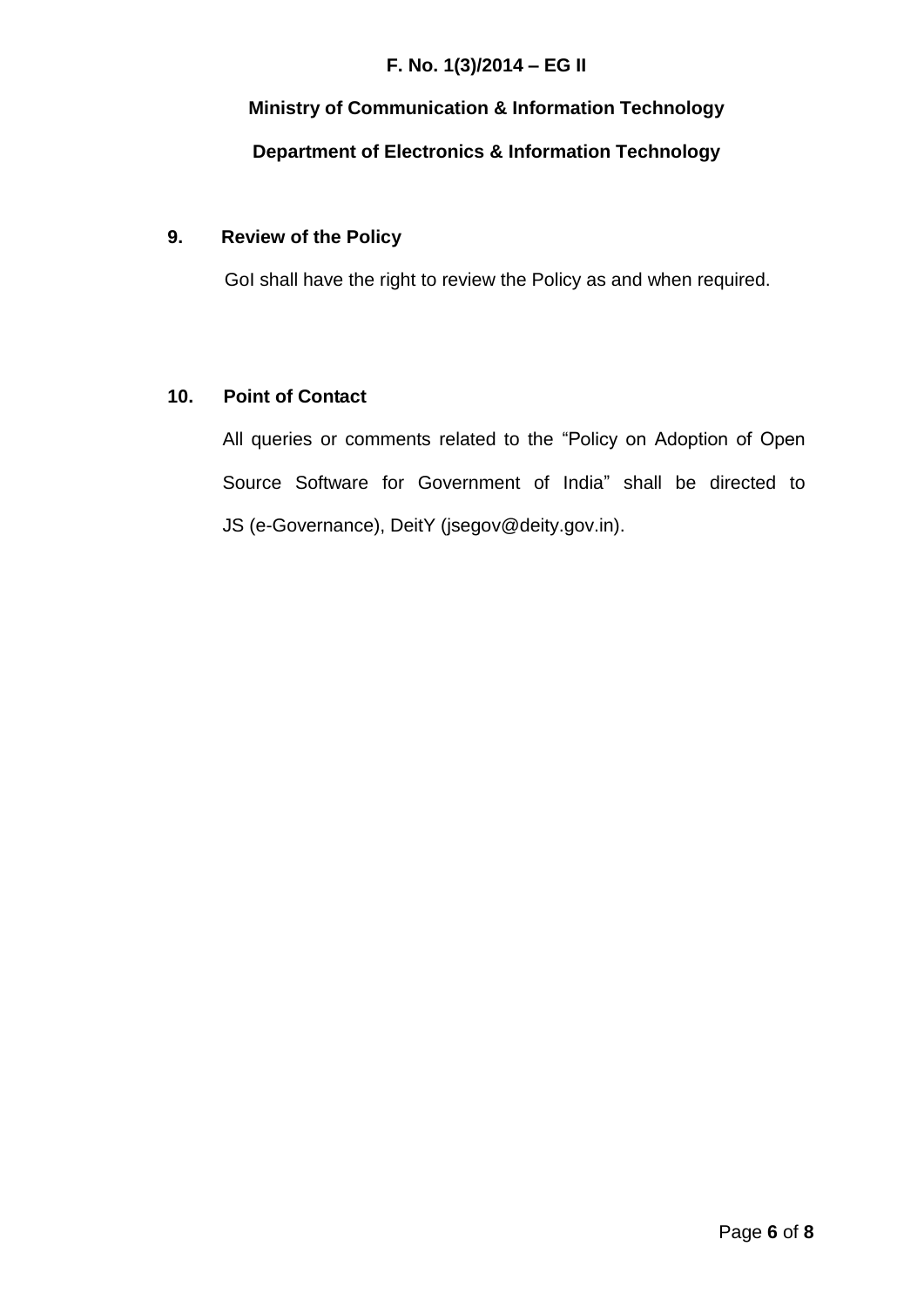# **Ministry of Communication & Information Technology Department of Electronics & Information Technology**

## **GLOSSARY**

#### **Definitions**

- 1 **Domain:** A sub-category under an Information Technology field is a Domain; specific purpose within a "Domain" is known as "Area". For example, "Document type for Web publishing content" is one Area under the "Presentation" domain.
- 2 **e-Governance:** A procedural approach in which the Government and the citizens, businesses, and other stakeholders are able to transact all or part of activities using Information and Communication Technology tools.
- 3 **Government Organization:** For the purpose of this policy, Government organisation refers to all Ministries/ Departments/ offices/ statutory bodies/ autonomous bodies, both at the Central and State levels. Government organizations offering commercial services are not included.
- 4 **Legacy System:** An old method, technology, computer system, or application program that continues to be used, typically because it still functions for the users' needs, even though newer technology or more efficient methods of performing a task are now available.
- 5 **New version of Legacy System:** The legacy system which has undergone a major version change due to re-engineering like functional changes, architectural changes, technology changes,